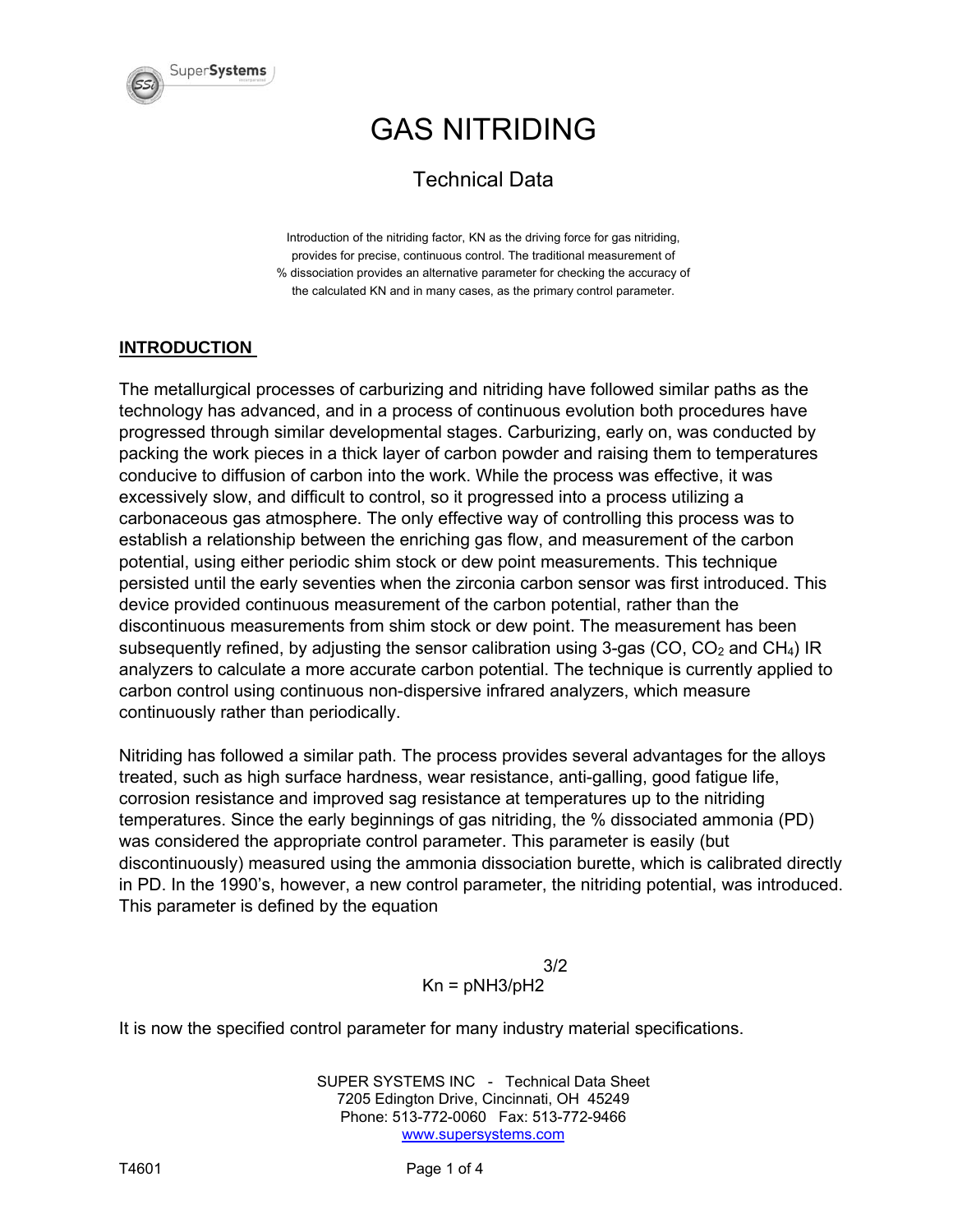

### Technical Data

### **THE TECHNOLOGY**

When ammonia is introduced into a furnace, it dissociates according to the following reaction;

 $2NH_3$  => N<sub>2</sub> + 3H<sub>2</sub>

Although this reaction will ultimately go to completion, it is basically very slow. It has been determined that, if the furnace atmosphere is changed four times every hour, the amount that the ammonia is dissociated is 25% ±10 %. An approximate relationship between ammonia flow rate and % dissociation is shown in Fig. 1. The general shape of the curve will vary with the particular nitriding furnace, and will also likely be affected by the size and surface area of the load. Fig. 1 also illustrates the basic relationship of ammonia concentration in the furnace atmosphere to the % dissociation, i.e.  $PD = 100 - %NH<sub>3</sub>$ .



Nitriding has historically been conducted as either a single-stage or a double stage process using anhydrous ammonia. Temperatures in the single stage process range from about 925 F to 975 F, and dissociation from 15% to 30%. The first stage normally lasts for a period of 4 to 10 hours. The process creates an intense layer at the work surface, which is known as the white nitride layer. This layer is rich in dissolved nitrogen and nitrides. When the two-stage process, known also as the Floe process (U.S. Patent 2,437,249) is used, it has the advantage of narrowing and modifying the intensity of the white layer. The second stage may proceed at the same temperature as the first stage, or may be raised to from 1025  $\overset{\circ}{\mathsf{F}}$  to 1050  $\overset{\circ}{\mathsf{F}}$ .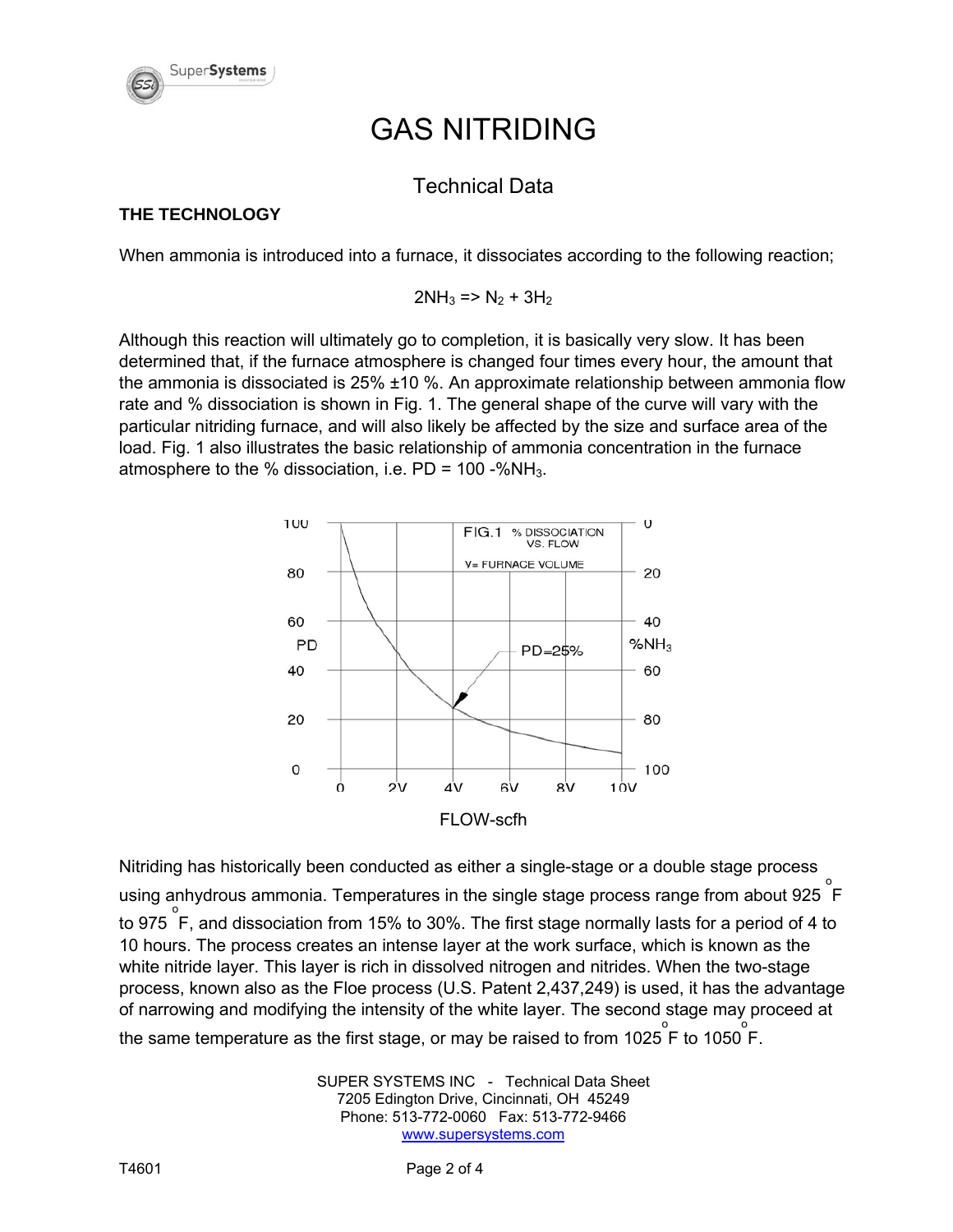

#### Technical Data

The second stage PD is increased to 65% to 80% which allows the further diffusion of white layer components toward the core, eventually eliminating the layer. This PD may be achieved by reducing ammonia flow rate, or by adding diluents' such as nitrogen, dissociated ammonia or hydrogen, in order to ensure adequate positive flow. The nitriding process is carried out by the catalytic generation of nascent (monatomic) nitrogen at the surface of ferrous alloys. The nascent nitrogen diffuses into the surface and exists in the work surface as either dissolved nitrogen or as iron nitrides such as the γ' phase (Fe<sub>4</sub>N) or the ε phase (Fe1-2N). There are several alloying elements in alloy steels that also contribute to the favorable characteristics provided by nitriding. Notable are aluminum, chromium, molybdenum, tungsten and vanadium, all of which form nitrides that are stable at nitriding temperatures.

In addition to microscopic cross section evaluation of work samples, effective processes are often evaluated by plotting hardness profiles with depth. Because these profiles are significantly affected by the core hardness, the work should be pre-tempered (before nitriding) at the lowest possible temperature, usually 30  $\overset{\circ}{\mathsf{F}}$  to 50  $\overset{\circ}{\mathsf{F}}$  above the nitriding temperature.

#### **PROCESSING**

Metallurgists have developed proprietary recipes for a large variety of products, tailored to suit their requirements for these products. An extensive list of these recipes is provided in the ASM Handbook, Vol. 4, Heat Treating, March 2001. Single stage processes vary in time from 8 hrs to 48 hrs. Two stage processes vary in time between 42 and 127 hours, with the second stage time being between 2 and 5 times the first stage time.

An aerospace industry standard was published in 1999, SAE Aerospace Material Standard AMS2759/10, which stipulates control with the Kn nitriding potential as the primary control parameter. This standard specifies three classes of processes. Class 0-has no white layer, Class 1-0.0005" maximum white layer and Class 2-0.001" maximum white layer. Nitriding potentials for all classes range from 4 to 15 for the first stage. They range from 0.2 to 0.8 for the second stage of Class 0, from 0.4 to 2.6 for the second stage of Class 1 and from 1.2 to 5.5 for the second stage of Class 2. Treatment times are not stipulated. This specification provides a brief description of essential controls for nitriding processes:

Super Systems nitriding control systems meet this specification. SSi control systems also provide cascade temperature controls, and sufficient memory for 300 twelve-step programs.